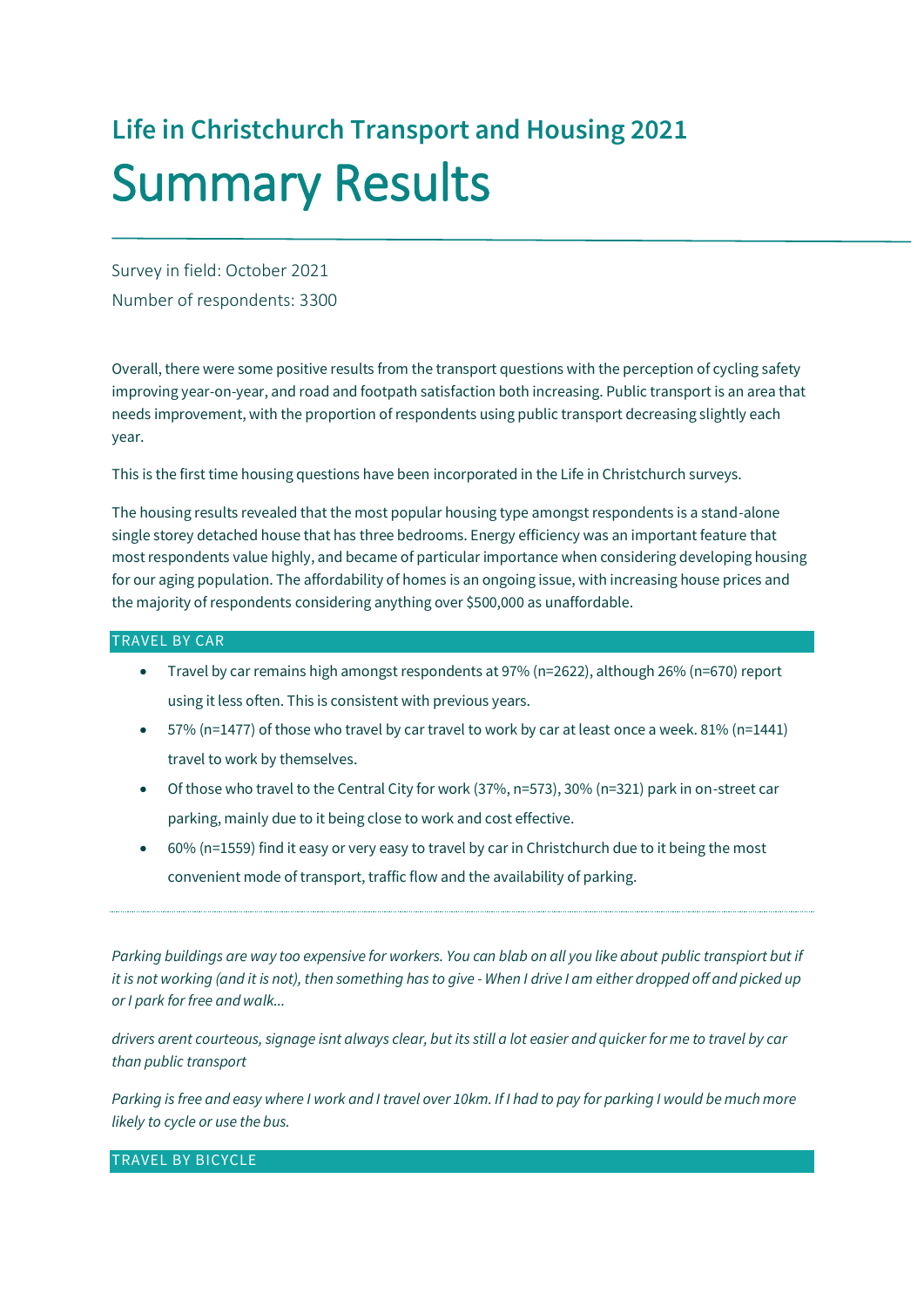- 37% (n=1000) travel by bicycle at least once a month, a slight decrease from the previous year at 39%. Of those who travel by bike, 26% (n=255) travel by e-bike at least once a month.
- 52% (n=509) travel by bike to work at least once a week.
- The main reasons 11% of respondents find it difficult to travel by bicycle are:
	- $\circ$  Sharing the road with cars (77%)
	- o Inconsiderate and dangerous drivers (75%)
- The feeling of safety while travelling by bicycle continues to increase, with 46% feeling safe or very safe. This is compared to 35% in 2019.
- Encouragingly, 34% (n=340) of those who travel by bike, report using it more often now compared to 12 months prior.
- The majority of respondents report being able to reach their doctor, supermarket and park or an open space within 15 minutes by bike.

*the major cycleways have made cycling far safer and more pleasant, they are the best thing that has happened to Christchurch in my 36 years living here*

*ONLY use cycleways - love cycling but wont ride on the roads - too damn dangerous*

*It has got better in the last 5 years in terms of safety - vehicles seem more cycle aware, but it can still be dangerous*

## TRAVEL BY PUBLIC TRANSPORT

- 24% (n=634) of respondents have travelled by public transport more once a month in the last 12 months. This is a decrease from 2020 at 29%.
- More direct routes (42%, n=814), a more frequent service (33%, n=639) and a reduction in fares (28%, n=534) would encourage respondents to travel by public transport.
- The majority of respondents are happy with the information provided at bus shelters (55%, n=338), however there is room for improvement, with 31% (n=193) dissatisfied or very dissatisfied with the number of bus shelters, and 31% (n=159) dissatisfied or very dissatisfied with the lighting at bus shelters.
- The large majority of respondents do not know how much an adult or child standard fare is for a bus trip in Christchurch.
- 25% (n=154) of those who use public transport, report using it less often now compared to 12 months prior.

*I would much prefer to travel by bus to and from work, or to cycle from time to time. Bus would be 1h45m and cycling on very busy and dangerous roads*

*Some kind of weather protection would be nice. It's not easy to wait under the sun or the rain.*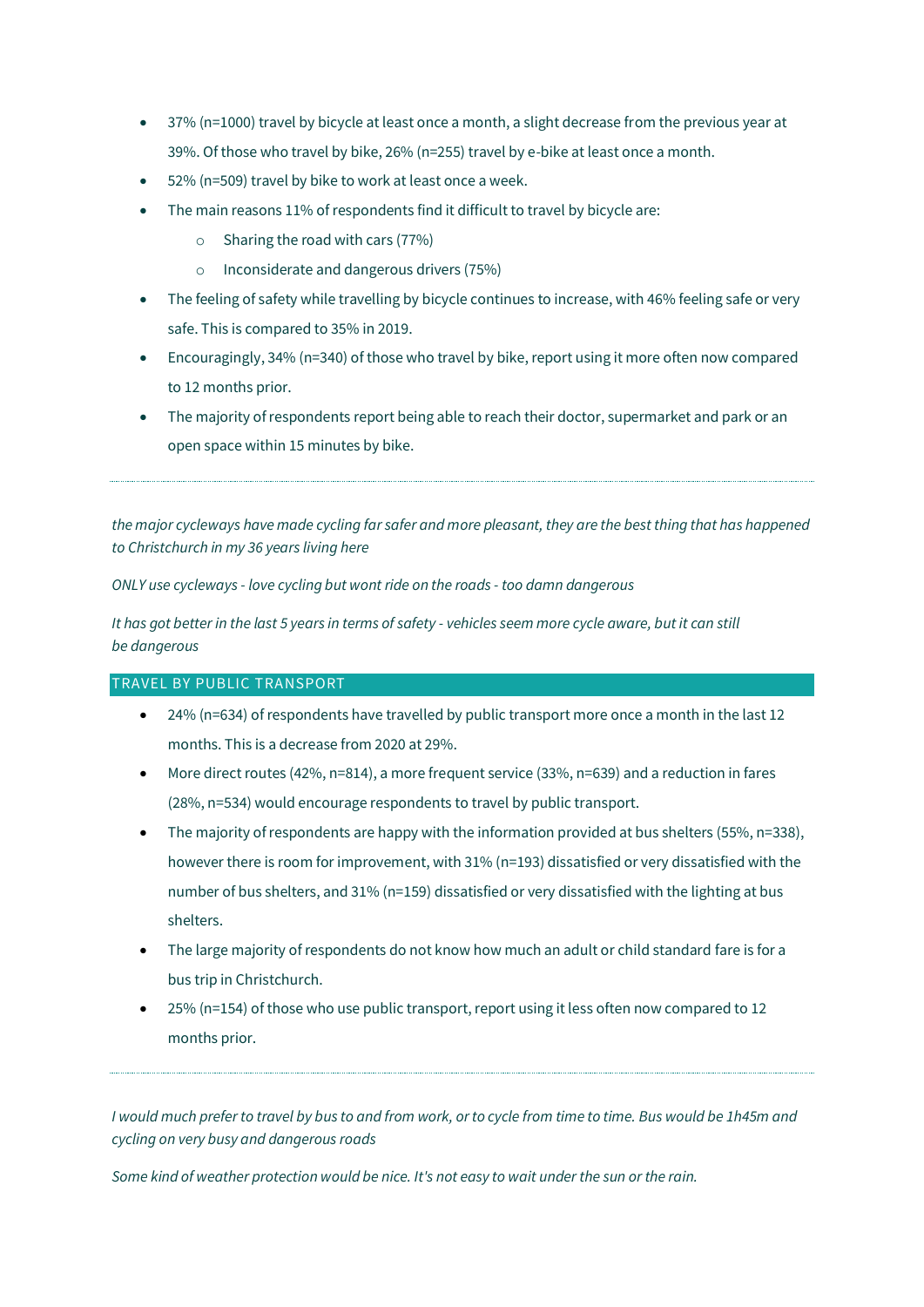*I wish that wearing masks on buses was more strongly enforced (including drivers). Lack of mask wearing puts me off getting on a bus right now.*

*Public transport needs to be a time efficient option for me to use it. It currently takes twice the amount of time on a bus as it does to drive or cycle*

#### **WALKING**

- 62% (n=1667) walk more than once a month to work, education, shopping, social activities and sport and recreation.
- 32% (n=526) walk to other activities including shopping, social activities and sport and recreation 2 to 4 times a week.
- The majority of respondents could not reach their work, education or doctor within 15 minutes by walking, most would be able to reach a supermarket (59%) or park or open space (94%) within that time.

*I enjoy walking, so if time and distance permit I usually choose to walk, otherwise I bus if destination is on route or I use my car.*

*chch is very flat but also very spread out so walking anywhere thats not within the same suburb takes a very long time*

*The central city is very walkable but the suburbs less so.*

#### ROADING AND FOOTPATHS

- $\bullet$  There has been an increase in those satisfied with the condition of our roads, at 30% (n=784) up from 23% in 2020.
- The main factors driving dissatisfaction with roads are:
	- o Road surfaces are not smooth (80%)
	- o Ongoing patch repairs (79%)
	- o Potholes in the roads (73%)
- Satisfaction with the condition of footpaths has also seen an improvement, at 43% satisfaction, up from 39% in 2020.

*Very poor standard of roadworks - it is disappointing to see the result of inner city roading work compared to motorways*

*So variable! Some roads are perfect, and some a full of potholes. it is a mixed bag.*

*Cycling on the roads means bumpy ride and frequent punctures from glass and debris*

*I live in the central city and it's great. I'm embarrassed and angry when I go to the East of the city and the streets are in such poor conditions*

# NEIGHBOURHOOD PREFERENCE

Respondents would most prefer to live in a neighbourhood that: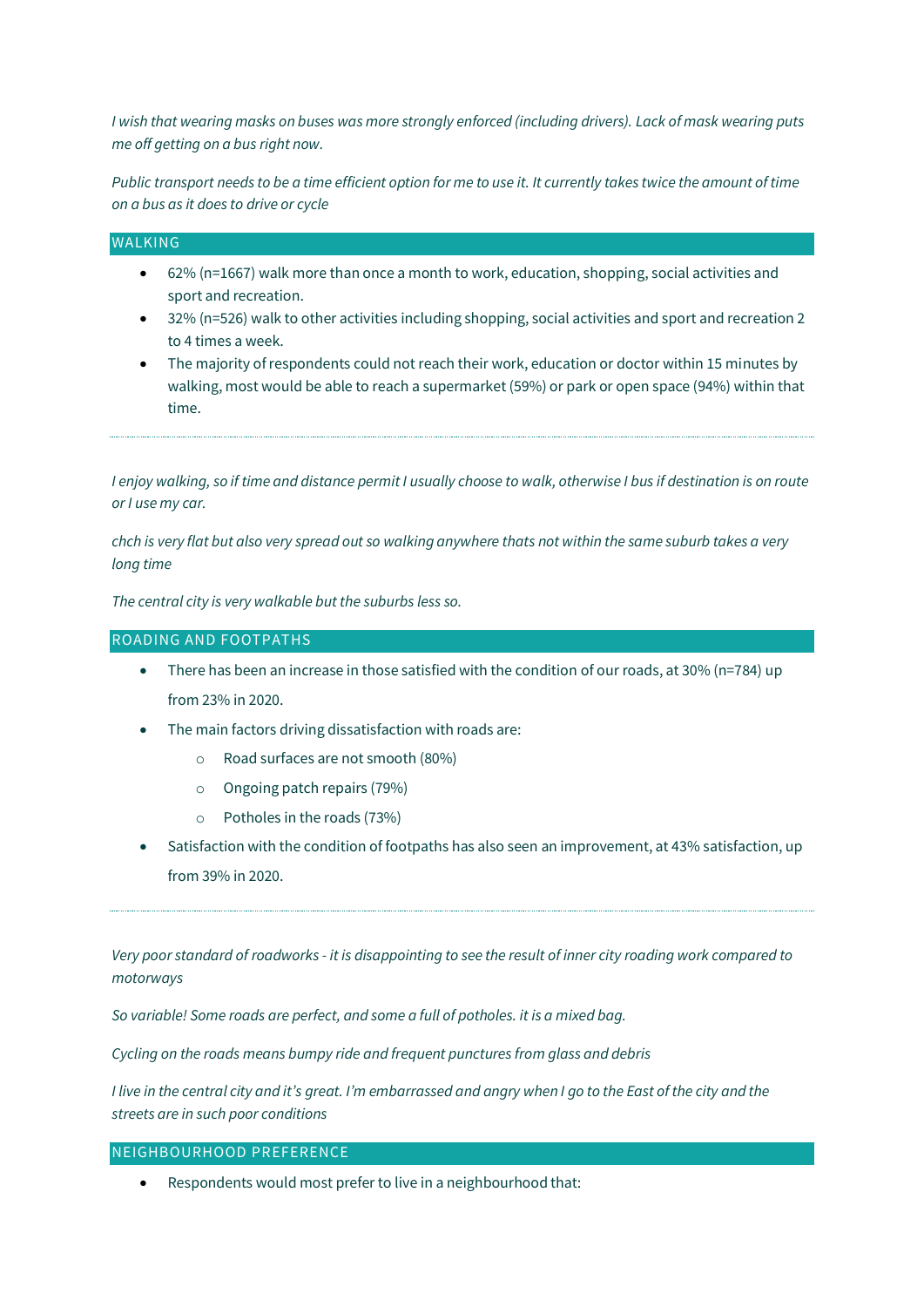- o Has a mixture of activities (67%, n=2066)
- $\circ$  Is away from busy roads (48%, n=1467)
- o Is away from industrial areas (45%, n=1377)
- $\circ$  Is within walking or cycling distance of the Central City (41%, n=1276)
- A safe neighbourhood (79%, n=2445), proximity to shops, parks and other community facilities (69%, n=2138), and the character of the neighbourhood (58%, n=1807) were the most important features respondents wanted in a neighbourhood.

*Every neighbourhood should be a 15 minute neighbourhood that enables people to meet their basic needs without having to get into a car. Christchurch is currently dominated by sprawl and forces people into cars.*

*More street trees please! The streets with trees have such a different feel. And more rain gardens. Love those!*

*We want to be able to be in close proximity of our own community facilities in a safe characterful neighborhood landscaped with trees and gardens*

## CURRENT HOUSING NEEDS

- The majority of respondents would like to live in a stand-alone single storey detached home (55%, n=1596) with three bedrooms (51%, n=1476), is energy efficient, orientated to take advantage of the sun and has a freehold title.
- 68% (n=1913) of respondents disagree or strongly disagree that there are affordable homes in Christchurch, with 66% (n=3106) considering \$500,000 or less to be an affordable home.
- Privacy is most important consideration when respondents think about living in an apartment or townhouse. Lack of privacy and the intensity of the development are the main deterrents to living in an apartment or townhouse.

*As a young person I have had to become accustomed with the idea that I will probably not be buying a house in the near future.*

*Energy efficiency of new houses is still below that of other countries. Living in NZ is like going back 15-20 years in other countries*

*Old houses are super bad, no insulation, single glazing, and damaged. New builds are expensive and small and too dense.*

*I have lived and rented apartments before. However they were different to ones I have seen in NZ. Overseas apartments have shared recreational facilities such as a pool, gym, cafe, rooftop, shops etc.*

*The apartments currently built are not fit for long-term family living. They are far too small, lack storage, adequate outdoor living space and privacy*

*As a uni student, I can't afford to buy a house. It will take a long time to build up funds for that and renting is not appropriate for my situation which makes things pretty stressful and difficult*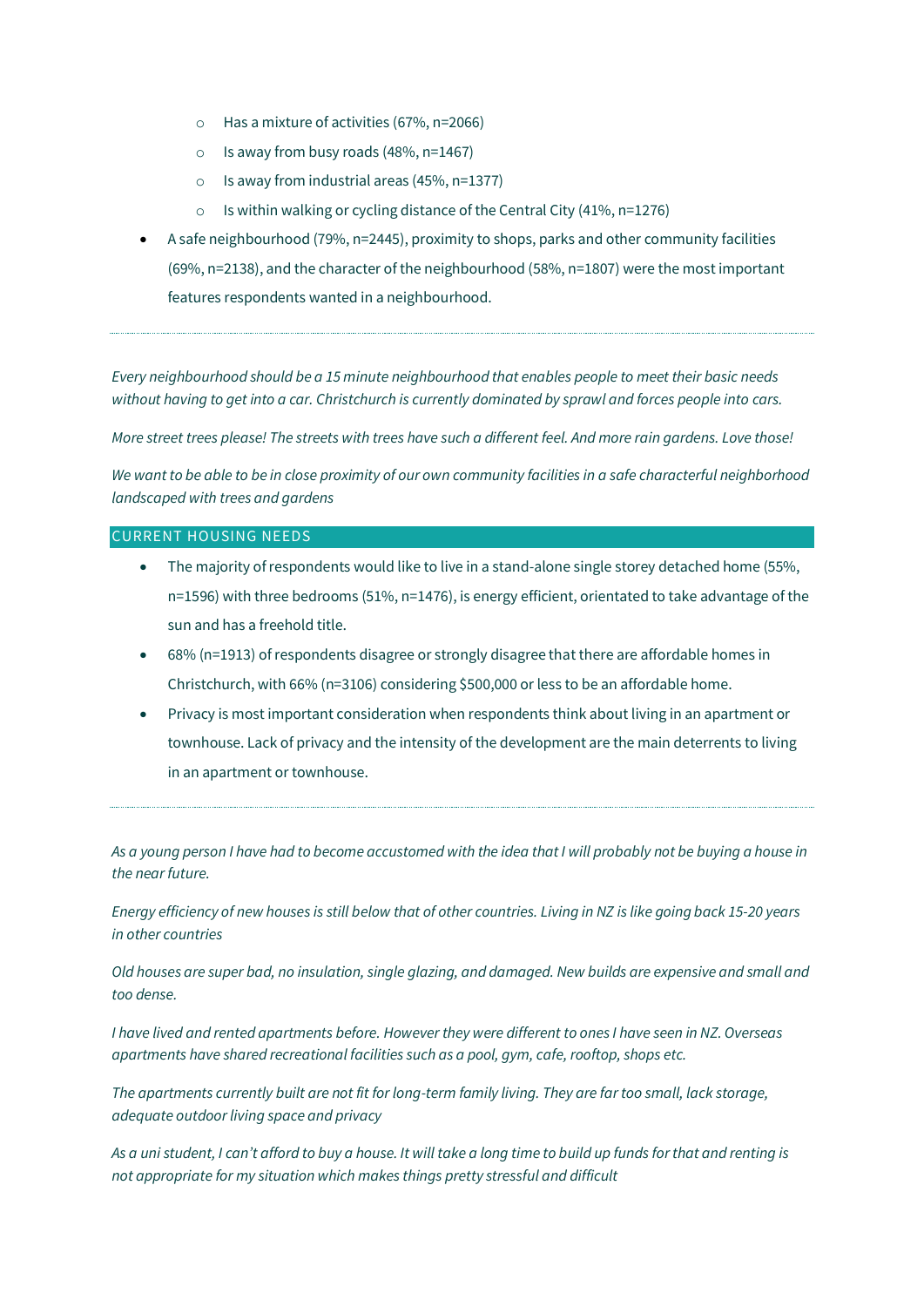#### FUTURE HOUSING NEEDS

- Respondents' housing preference shifts slightly when thinking about their housing needs in 10 years. Respondents would still prefer a stand-alone single storey detached home, with only two bedrooms, is energy efficient, orientated to take advantage of the sun and has an internal garage.
- The main priorities when providing housing for an aging population are energy efficient homes (84%, n=2226) and homes that are easy to heat (81%, n=2148).
- Having access to a range of transport options and being close to shopping centres and key services were the most important considerations when thinking about new housing developments.
- 57% (n=1553) think the rules should be changed to allow more homes to be built in locations already developed.

*Additional homes to both bring down prices and allow the city to grow should be a massive priority. Changing all of those regulations listed above is a great start*

*Creating communities or housing where a range of ages and stages can co-exist. Accessibility for prams/wheelchair/walking frames etc*

*Housing designs that encourage incidental activity would assist in keeping people healthier and more mobile into older age therefore reducing special requirements needs to later in life*

#### RESPONDENT DEMOGRAPHICS

| Grouped | 24 years  | $25 - 49$ | $50 - 64$ | 65+ years |
|---------|-----------|-----------|-----------|-----------|
| Age     | and under | vears     | years     |           |
| $\%$    | 4%        | 40%       | 29%       | 27%       |

| <b>Ethnicity</b>       | %     | Count |
|------------------------|-------|-------|
| NZ European            | 83%   | 2158  |
| Other (Please specify) | 8%    | 212   |
| British & Irish        | 6%    | 156   |
| Maori                  | 5%    | 126   |
| Other European         | 4%    | 92    |
| American               | 2%    | 57    |
| Australian             | $1\%$ | 24    |
| Canadian               | $1\%$ | 27    |
| Chinese                | $1\%$ | 26    |
| Samoan                 | $1\%$ | 14    |
| Filipino               | 1%    | 14    |

Note: Only includes ethnic groups with 1% or more responses.